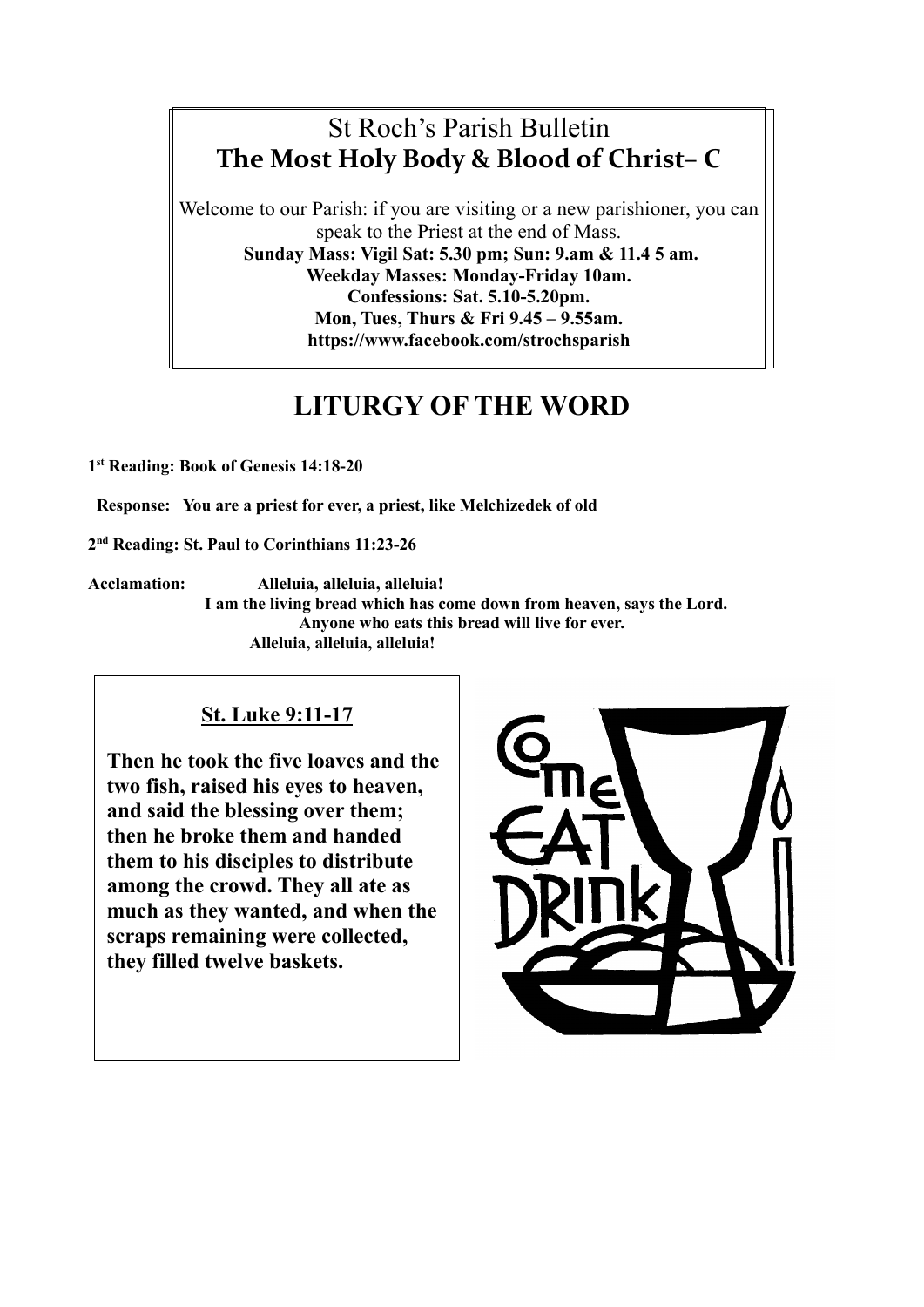Father's Day Remembrance: Thomas Sinclair Goldie, Mick White, Tam Blair, Daniel Kane Snr. Patrick Tominey, Charles Swanson, Martin Woods, Danny McEleney, John Hart, John McLetchie, George McLetchie, Thomas Burke, Charles Hegarty, Jim Haggerty.

#### **Recently Dead: Irene Donachy, Betty Kearns, Jane Kerr, Peter Gillen, Susan Giddins,**

Anniversary: John Doherty, Alice Callaghan, John McLetchie.

If you wish to have your child Christened please speak to the Priest.

### **Church Opening**

### **Exposition and Adoration of the Blessed Sacrament and Recitation of the Holy Rosary from 9am. Mass 10am. We encourage prayerful silence as come into the church**

### **Last Week's Collections:**

**Thanks for: 1st £ 531.85. Gift Aid: £ 109. SCIAF Boxes: £96.26 Donation Food Bank: £ 40. Mass Attendance last week: 165.**

Thank you card received from St. Roch's Secondary School expressing their gratitude at the generous donation they received last week.

**Forty Hours Adoration: Corpus Christi Scotstounhill, Holy Cross Croy.**

**Feast Days: Thursday 23rd Nativity of John the Baptist. Friday 24th Sacred Heart of Jesus. Saturday 25th Immaculate Heart of Mary.**

**Second Collection next weekend for Peter's pence.**

**Readers needed If you wish to volunteer to read at any of the Masses in the Church please contact the Parish Priest. 0141 552 2945**

**Legion of Mary: Meetings have resume on Tuesday evenings. Meetings are held in the Conference Room in the Chapel House, commencing at 7pm. New members welcome.**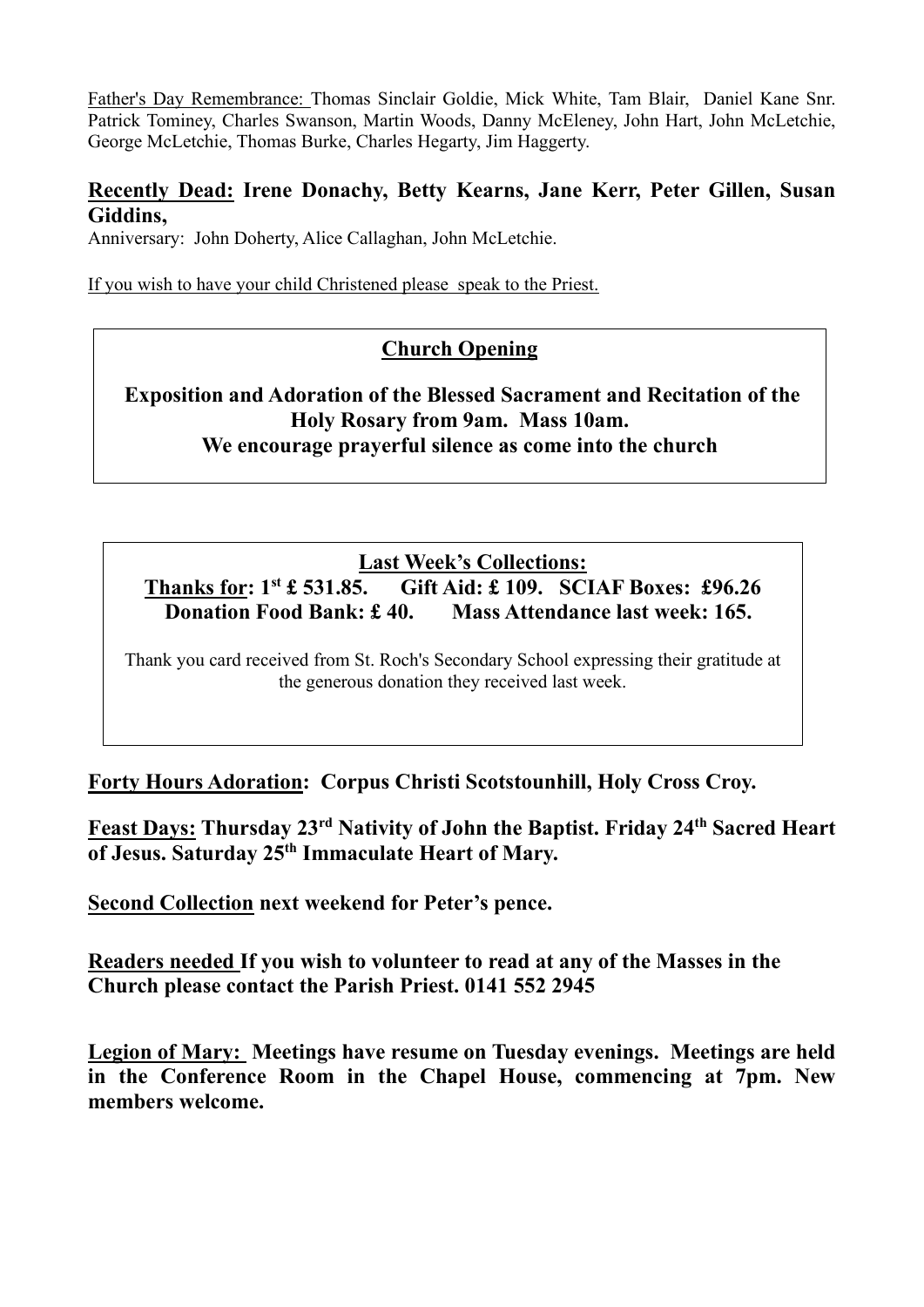| <b>Dates to Remember</b> |                                                      |
|--------------------------|------------------------------------------------------|
| 26.6.22                  | <b>Peter's Pence</b>                                 |
| 29.6.22                  | Solemnity of St. Peter & Paul holy day of Obligation |
| 09&10.7.22               | Mary's Meals appeals                                 |
| 10.7.22                  | Day for Life                                         |
| 21.8.22                  | <b>Assisted Parishes</b>                             |
| 27.10.22                 | Confirmations                                        |
|                          |                                                      |

**Donation/collection: you are welcome to make a donation/collection to the parish fund by clicking the link, (thanks for your support).**

**[Https://www.mygivinghub.com/detailed/donate?charity\\_id=1086401](https://www.mygivinghub.com/detailed/donate?charity_id=1086401)**

**Pastoral Letter "The Eucharist is a mystery to be believed, to be celebrated and to be lived (cf. Benetict XVI, Sacramentum Caritatis)"**

**we come to church, each with our own differences. We come of our own free will, but also beyond that, moved by the Holy Spirit. In the opening moments of the Mass, the Spirit rekindles our common faith, draws us together and brings us, forgiven sinners, before the Lord. We are no longer just our seperate selves. We are nowa worshipping community, the Church gathered in this place and turning to its Lord. When the Mass is full of music and song, we fell this all the more. (Please take a copy of the Pastoral Letter from the Bishops of Scotland.)**

**Welcome into the Church: - We welcome the child who will be baptised during Saturday evening Mass.**

**Papers: Scottish Catholic & Tablet magazine available at the back of the church. Universe Catholic Weekly Newspaper available online. Order your free trial – ring Michelle – 0743 6617650 or email sales@universecatholicweekly.co.uk.**

**The Legion of Mary meeting is held on Tuesday's at 7pm in the conference room of the Chapel House – new members welcome.**

**World Meeting for Families 22nd June in Rome. Pope Francis will be celebrating Mass especially for Families on Sunday 26th June. It is possible to follow the events in Rome on the website [www.romefamily2022.com](http://www.romefamily2022.com/) Please take a Prayer Card especially produced for this event.**

**The Nigerian Catholic community: Harvest and Bazaar Summer-Fate will be held on Sunday, 7th August 2022 in St Roch's Parish. Thanksgiving mass 1pm. All are**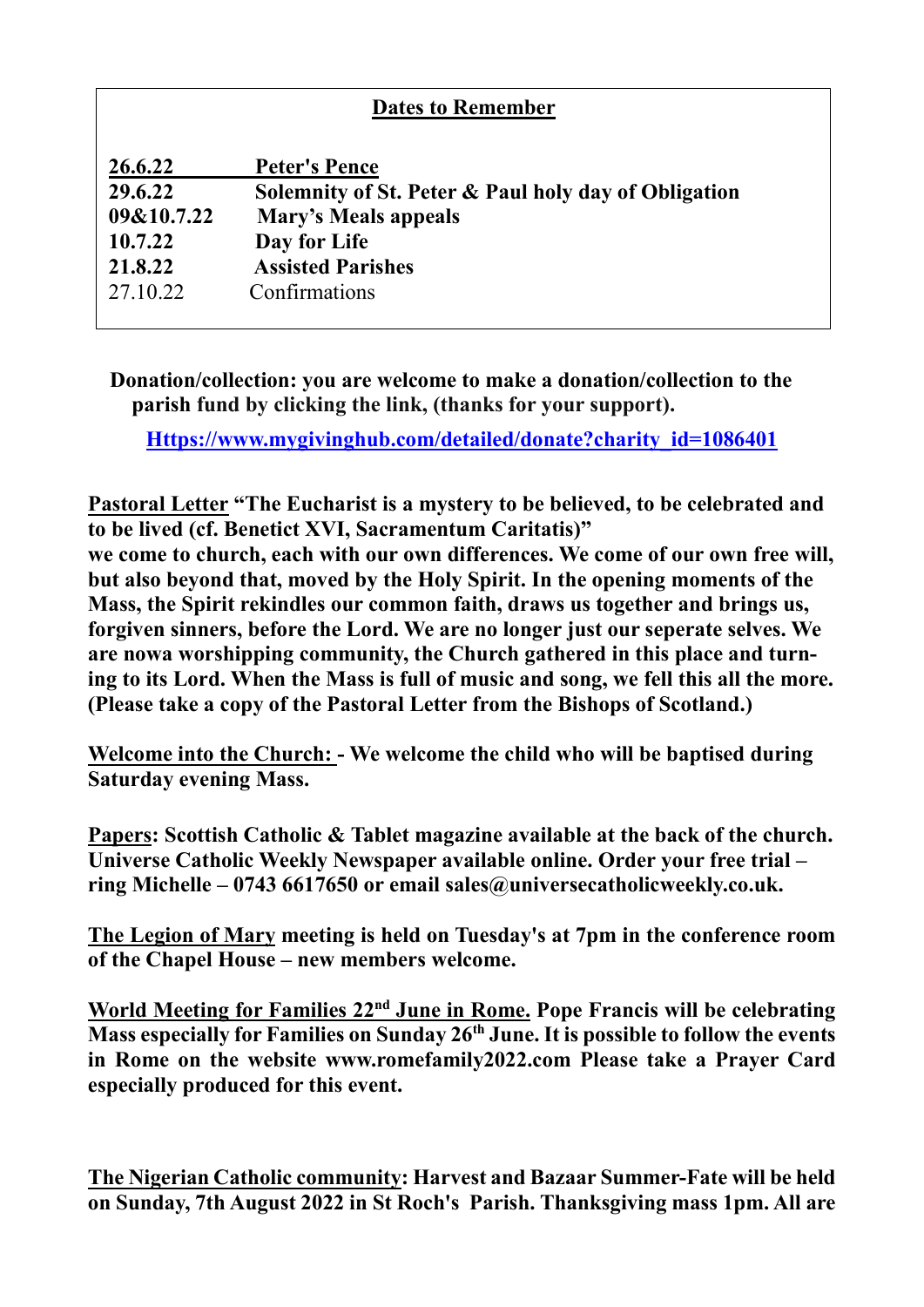**welcome.**

**You can support our community by joining us at the event. you can do this by. Join us during the thanksgiving, a goodwill message or advert in the event brochure or support us with a donation.**

**Mass for the Feast of the Sacred Heart will take place in St Francis Xavier's Church, Carfin on Friday 24th June, commencing at 7.30pm – All are Welcome". Tea & Coffee will be served in the Hall after Mass.**

**Abide: With the Holy Spirit. A day retreat for ages 18-35, Saturday 25th June, from 1:00-9:30pm, in Bl John Duns Scotus, 270 Ballater Street, Gorbals, Glasgow, G5 0YT. Come and experience the grace of the Holy Spirit. Organised by Abba's Vineyard. For more information search, @abbasvineyard, on social media, or email[:abbasvineyard@gmail.com.](mailto:abbasvineyard@gmail.com)**

**Please note: The hall is not available for night events hire (except for parish events) till further notice.**

# **Fr. Thaddeus Umaru Phone: 0141 552 2945 Parish house address: 311 Roystonhill G21 2HN Email: [stroch@rcag.org.uk](mailto:stroch@rcag.org.uk) Website:** [www.stroch@rcglasgow.org.uk](mailto:www.stroch@rcglasgow.org.uk) **Archdiocesan web site:** [www.rcag.org.uk](http://www.rcag.org.uk/)

### **Fr. Thaddeus Umaru Phone: 0141 552 2945 Parish house address: 311 Roystonhill G21 2HN**

**St. Roch's F.C. Season Book 2022 – 2023 available Adult: £90. Concession: £45.**

**Aid to the Church in Need: All are invited to ACN in Scotland's Benefactors Event to hold on Friday 8th July 2020, Carfin Groto Hall ML1 5AJ, 12-2pm. Guest speaker: Sr. Annie Dermerjian.**

### **What is Peter's Pence?**

**Peter's Pence is the name for the financial help offered by the faithful to the Holy Father in support of his apostolic and charitable mission in favour of the universal Church and the entire world. Each donation, small or large, also has a powerful symbolic value – it is a concrete sign of communion with the Holy Father.**

**Helping the Holy Father in his mission Peter's pence helps the Holy Father exercise his universal mission in two ways:**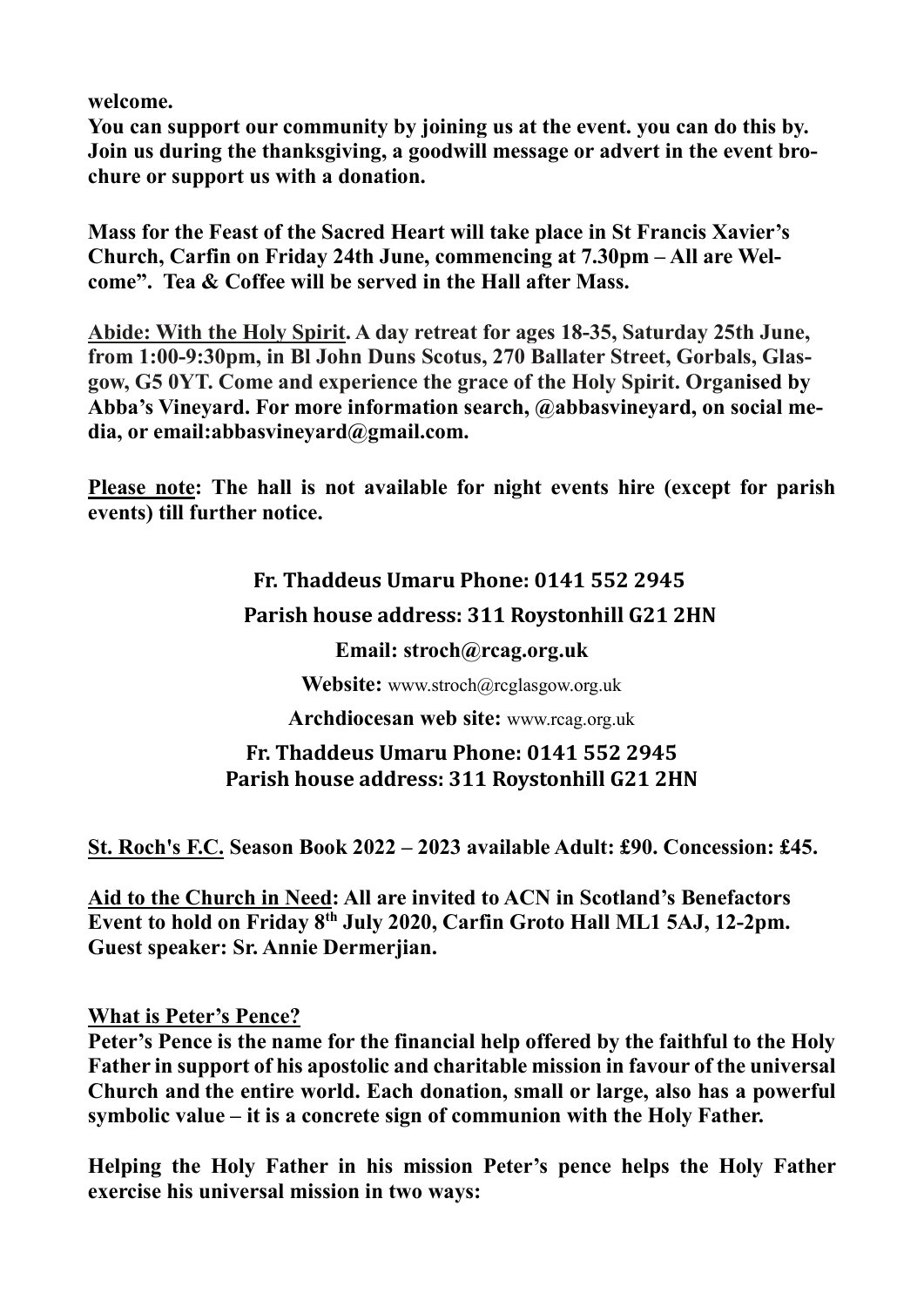**• makes possible many works of service throughout the universal Church, carried out by the Dicasteries that assist the Pope in evangelization, the promotion of integral human development, education, communication, etc.; • contributes to numerous charitable works directly assisting the most in need (people and families in distress, populations hit by natural disasters or war, or who are in need of humanitarian assistance or development support. (Encourage one Another and build one Another up, just as you are Doing. 1Thess 5:11).**

**Pope Francis has called the next World Meeting of Families to take place in Rome June 26-29 with the theme 'Family Love: a Vocation and Pathway to Holiness.' This year a smaller scale gathering will be held in Rome with its own program, while at the same time local Churches are being encouraged to make the family the centre of pastoral attention that week culminating in the Sunday Mass on June 26th.** 

**Radioalba.org. Some programmes that may be of interest:- Sunday 8th May. Morning 7am. Morning prayers, followed by Canon R. Hill.**

**12noon: Mass led by Canon David Wallace, music by St. Mungo Singers.1pm Fr. Denis McBride comments on the Gospel, Dr. Noel Donnelly on the Psalms.**

### **Dear All,**

**The legal requirement to wear face coverings in church will be lifted on Monday 4thApril. From Monday it will no longer be compulsory to wear face coverings in places of worship, or at weddings or funerals or commemorative events, but people (including clergy) may choose to still wear them and that choice should be respected.**

**The Bishops have asked us to keep observing the following principles in all that we do:**

- **Respect the space of fellow parishioners**
- **Keep sanitising hands on entering church and before distributing Holy Communion**
- **Continue to ensure good ventilation.**

**Please note the following points:**

- **We no longer have to do any special cleaning regime we can return to pre-pandemic cleaning routines.**
- **The sign of peace may now be done by shaking hands, but with the understanding that some may not want to do so at this time and that no-one should feel pressured to do so. Some parishes may prefer to retain bowing or keep omitting the sign of peace.**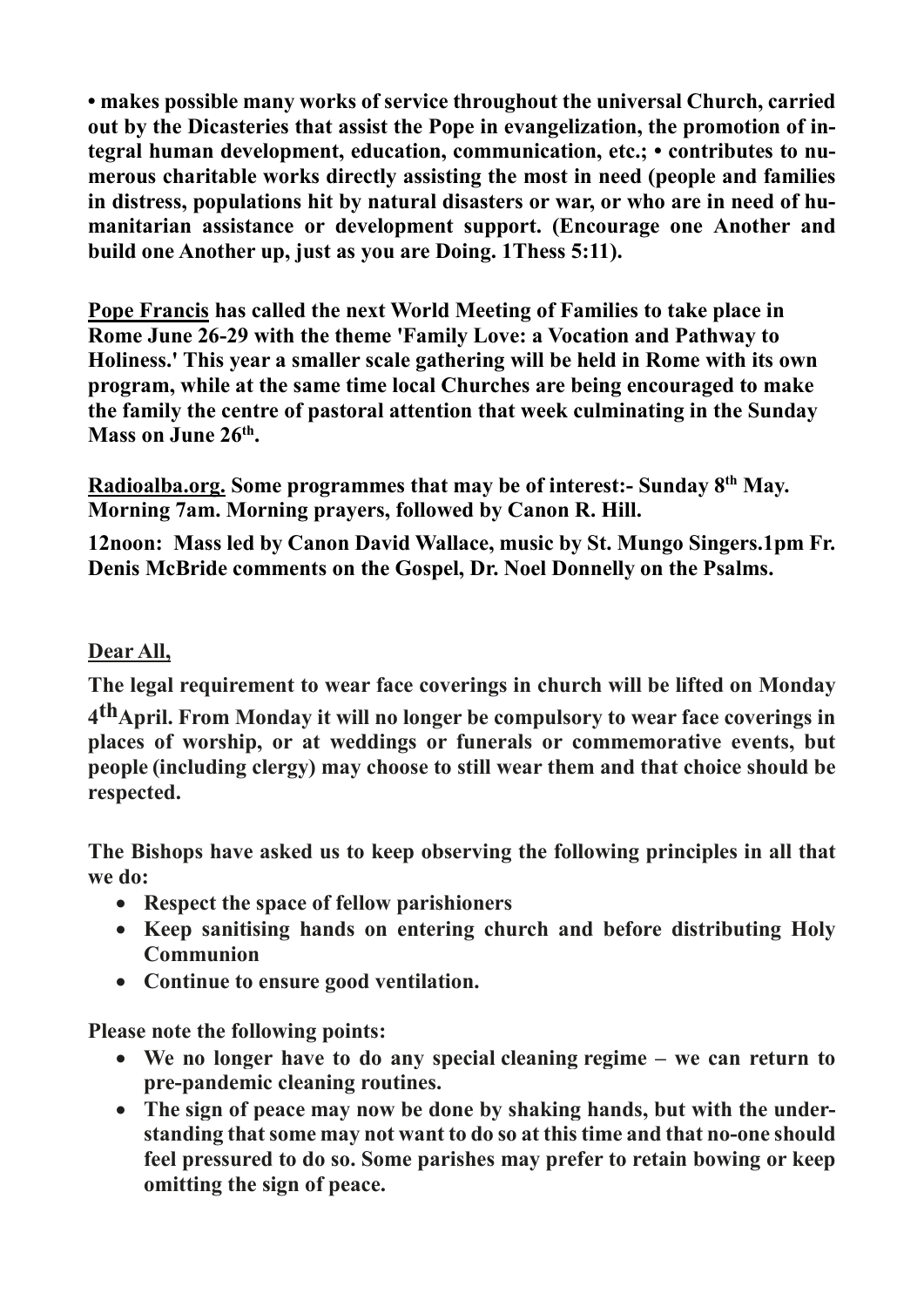- **Feet can be washed on Holy Thursday.**
- **The advice is that Confessionals still not be used if they do not have good ventilation.**

**Face coverings** will remain compulsory in other settings until 18<sup>th</sup>April, so **priests/deacons/lay ministers will still need to wear face coverings when visiting hospitals, schools, nursing homes, etc. as part of their pastoral ministry, and we'll all still need to wear them in shops, on buses, etc., for the next couple of weeks.**

**May I take this chance to thank all the parish coordinators for their hard work since churches reopened, and all the parish volunteers and clergy for the ongoing work of making our places of worship safe yet welcoming during this challenging time. Cleaning pews, collecting names, making sure people are wearing masks were all time-consuming and sometimes difficult tasks but so many have done it so faithfully. The Archdiocese, and your fellow parishioners, are really grateful for these efforts. May God reward you for them***. (Diocesan Coordinator)*

**Diocesan Priesthood:Thinking about Diocesan Priesthood in 2022? The Catholic Church in Scotland is now inviting enquiries from those considering applying to seminary. For more information about our Discernment Evenings please contact** 

**Fr. Ross Campbell (Email[:ross.campbell@rcag.org.](mailto:ross.campbell@rcag.org.u) Phone: 0141 339 4315).**

**Working Poverty? Unemployed? Feeling Vulnerable? Let us Help. Open door/ Self Referral, Professional Referral, Help for Anyone in Need.**

**Clothing, shoes, hardware, toys, equipment and more.**

**Call 0751 214 5068 – Facebook: GN1BFSS – Email. [GNONEBFSS@GMAIL.COM](mailto:GNONEBFSS@GMAIL.COM)** 

## **QUI ME TANGIT VOCEM MEUM AUDIT**

**These words are engraved on the bell which is used to start the entrance procession for the Mass, located just beside the 8th Station of the Cross and it is translated:**

**'The one who touches me hears my voice.'**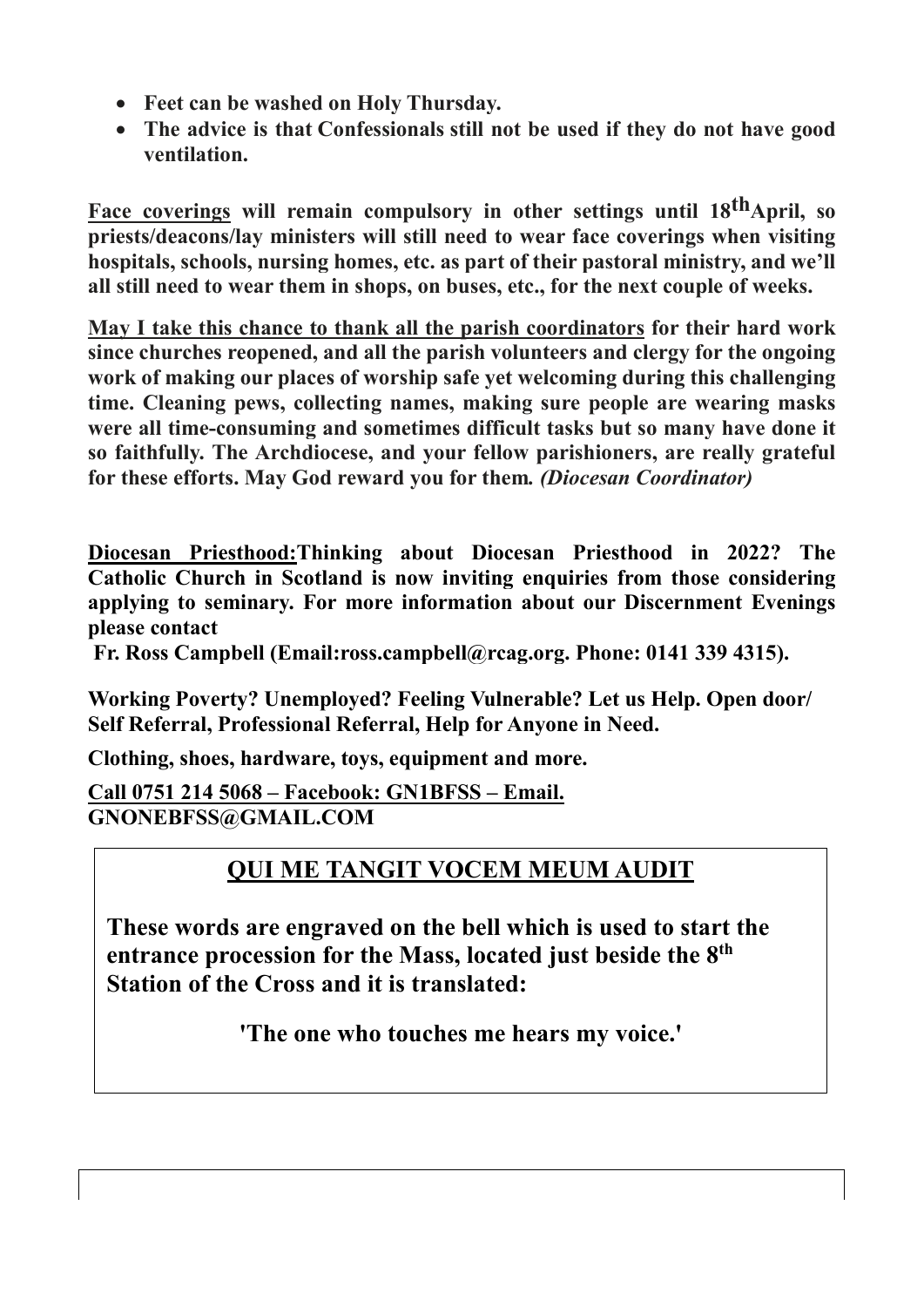**Prayer to St. Roch**

**O God, who promised Saint Roch by an angel, That all who have recourse to him should Have nothing to fear from illness and disease. Grant, we beseech you, that through his Intercession, we may be delivered from all dangers of soul And body. Through Christ Our Lord. Amen** 

(Cf. St. Roch's Prayer book)

Our Father … Hail Mary… Glory be…

**St. Michael Archangel defend us in the day of battle, be our protection against the wickedness and snares of the devil; may God rebuke him we humbly pray; and do thou, O Prince of the heavenly host, by the power of God cast into hell Satan and all the evil spirits who prowl through the world seeking the ruin of souls. Amen**

**<https://press.vatican.va/content/salastampa/en/bollettino/pubblico/2018/09/29/18092>**

#### **Faith Online**

#### **Download daily reflections to your PC or MP3 player from the Jesuits [http://www.pray-as-you-go.org](http://www.pray-as-you-go.org/)**

#### **Follow some on screen reflections on your computer <http://www.sacredspace.ie/>**

# **Read/download each day's Scripture readings**

**<http://www.dailygospel.org/>**

**Sign up to receive a free daily, inspirational spiritual text message on your phone from the Salesians**

**<http://www.salesians.org.uk/dbuk/textaday.html> The parish of St. Roch's is a parish of the Archdiocese of Glasgow, A Designated Religious Charity, Number SC018140** 

#### **Safeguarding Statement**

**The Bishops' Conference has stated that 'the Catholic Church in Scotland is concerned with the lives, safety, wholeness and wellbeing of each individual person within God's purpose for everyone. It seeks to safeguard the welfare of children, young people and vulnerable adults who are involved in whatever capacity with the Church and its organisations. As a Church community, we accept that it is the responsibility of all of us, ordained, professed, paid and voluntary members to work together to prevent the physical, sexual, emotional**